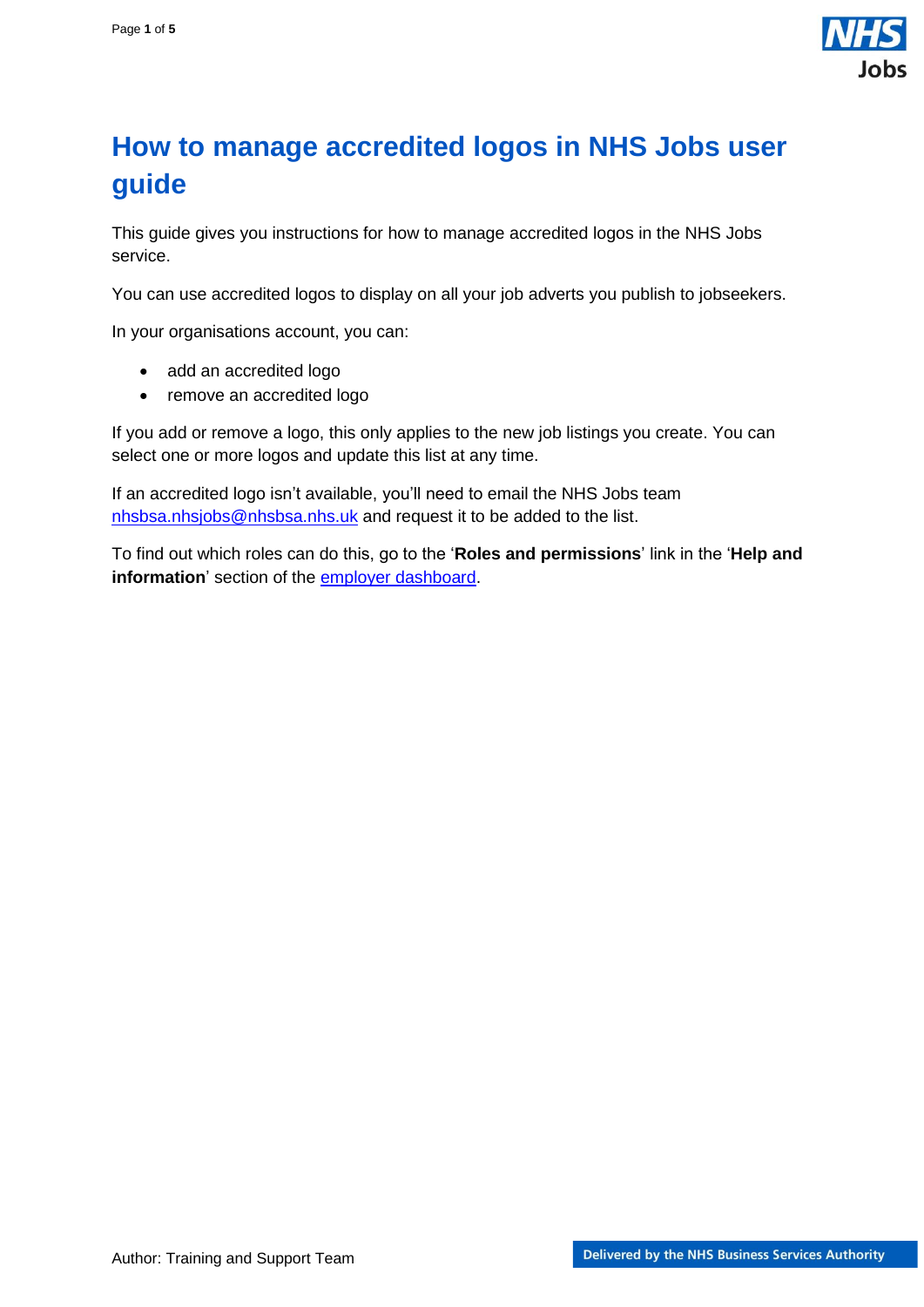# **Contents**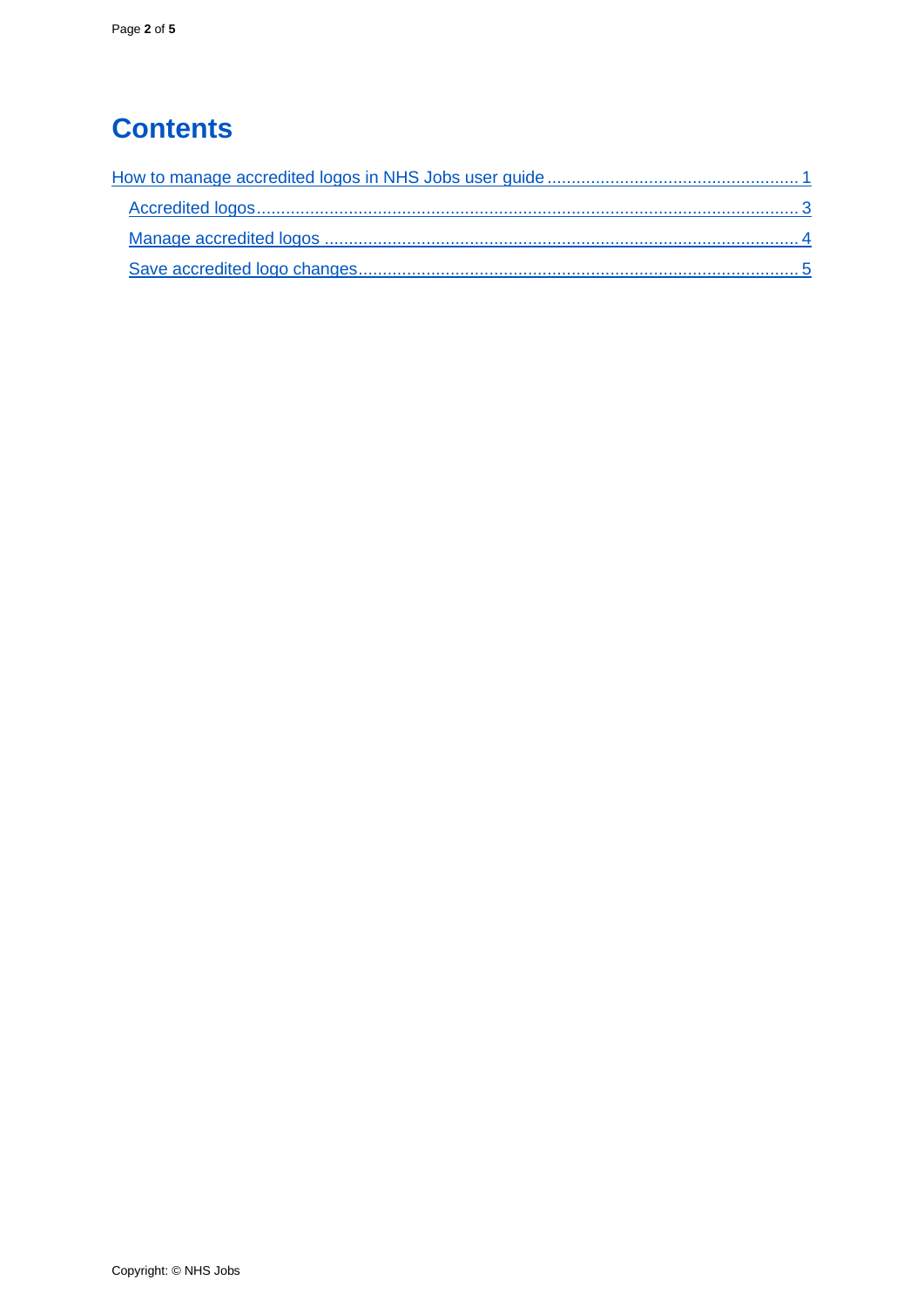### <span id="page-2-0"></span>**Accredited logos**

This page gives you instructions for how to manage accredited logos for your organisations account.

**Important:** The employer dashboard is shown. You'll only see the 'Accredited logos' link if you're an NHS Jobs 'Super user' role for your organisations account.

To manage your accredited logos, complete the following step:

1. Select the ['Accredited logos'](#page-3-0) link.

| <b>NHS</b><br><b>Jobs</b>          |                                                                 | You're viewing NHS BSA Training<br>Change<br>Signed in as NHSBSA Training Sign Out |  |
|------------------------------------|-----------------------------------------------------------------|------------------------------------------------------------------------------------|--|
|                                    | <b>BETA</b> Your feedback will help us to improve this service. |                                                                                    |  |
| <b>NHS BSA Training</b>            |                                                                 | What you can do                                                                    |  |
| <b>Dashboard</b><br>Tasks by stage | <b>Listings by user</b>                                         | <b>Create a job listing</b>                                                        |  |
| Showing tasks for<br>All users     | $\checkmark$                                                    | <b>Search for a listing</b><br><b>Search for an applicant</b>                      |  |
| <b>Draft</b>                       | 56 - on track 26, overdue 30                                    | <b>Manage the account</b>                                                          |  |
| <b>Approvals</b>                   | 6 - on track 0, due 2, overdue 4                                | Manage users<br>At risk applicants<br><b>Accredited logos</b>                      |  |
| <b>Published</b>                   | 4 - on track 3, overdue 1                                       | <b>Key performance indicators</b><br>(KPIS)<br><b>Approval settings</b>            |  |
| <b>Shortlisting</b>                | 56 - on track 18, due 7, overdue 31                             | Departments<br><b>Welsh listings</b>                                               |  |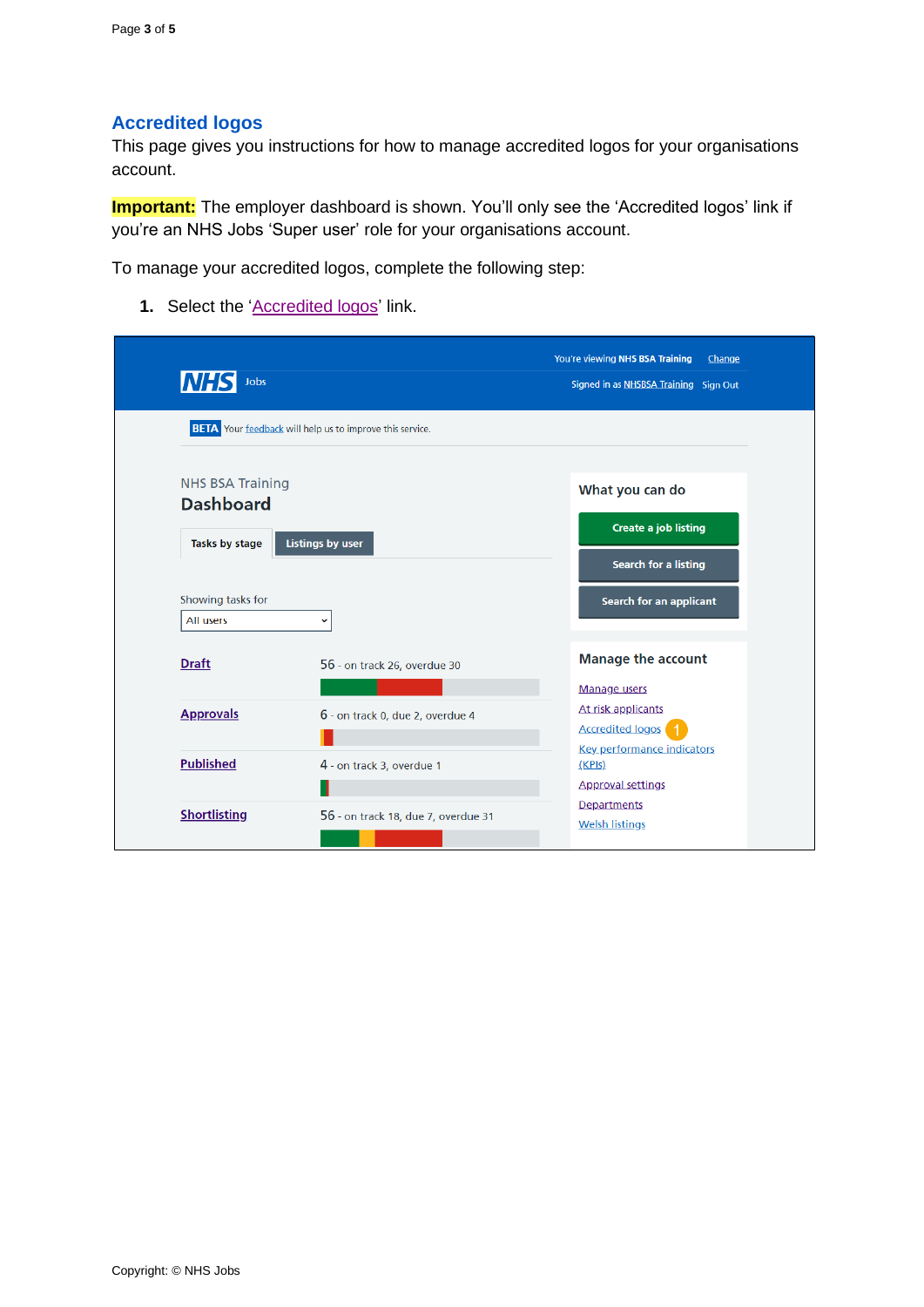#### <span id="page-3-0"></span>**Manage accredited logos**

This page gives you instructions for how to manage accredited logos for your job adverts.

**Important:** You can select one or more logos to display on all your job adverts. You can update this list at any time. Any logos you're using are shown at the top of this page. In this example, you haven't selected any logos.

To add or remove an accredited logo, complete the following step:

**1.** [Select](#page-4-0) or <u>un-select</u> a box.

| <b>INHS</b><br><b>Jobs</b>                                                                             | You're viewing NHS BSA Training<br>Signed in as NHSBSA Training Sign Out | Change |
|--------------------------------------------------------------------------------------------------------|--------------------------------------------------------------------------|--------|
| <b>BETA</b> Your feedback will help us to improve this service.                                        |                                                                          |        |
| < Go back<br><b>NHS BSA Training</b><br><b>Manage accredited logos</b>                                 |                                                                          |        |
| Select the accreditation logos to display on all job adverts.<br>You can update this list at any time. |                                                                          |        |
| <b>Age Positive</b><br>we're supporting<br>AGE POSI+IVE                                                |                                                                          |        |
| Apprenticeships<br>Apprenticeships<br><b>Good for our Business</b>                                     |                                                                          |        |

**Tip:** The available accredited logos are in alphabetical order.